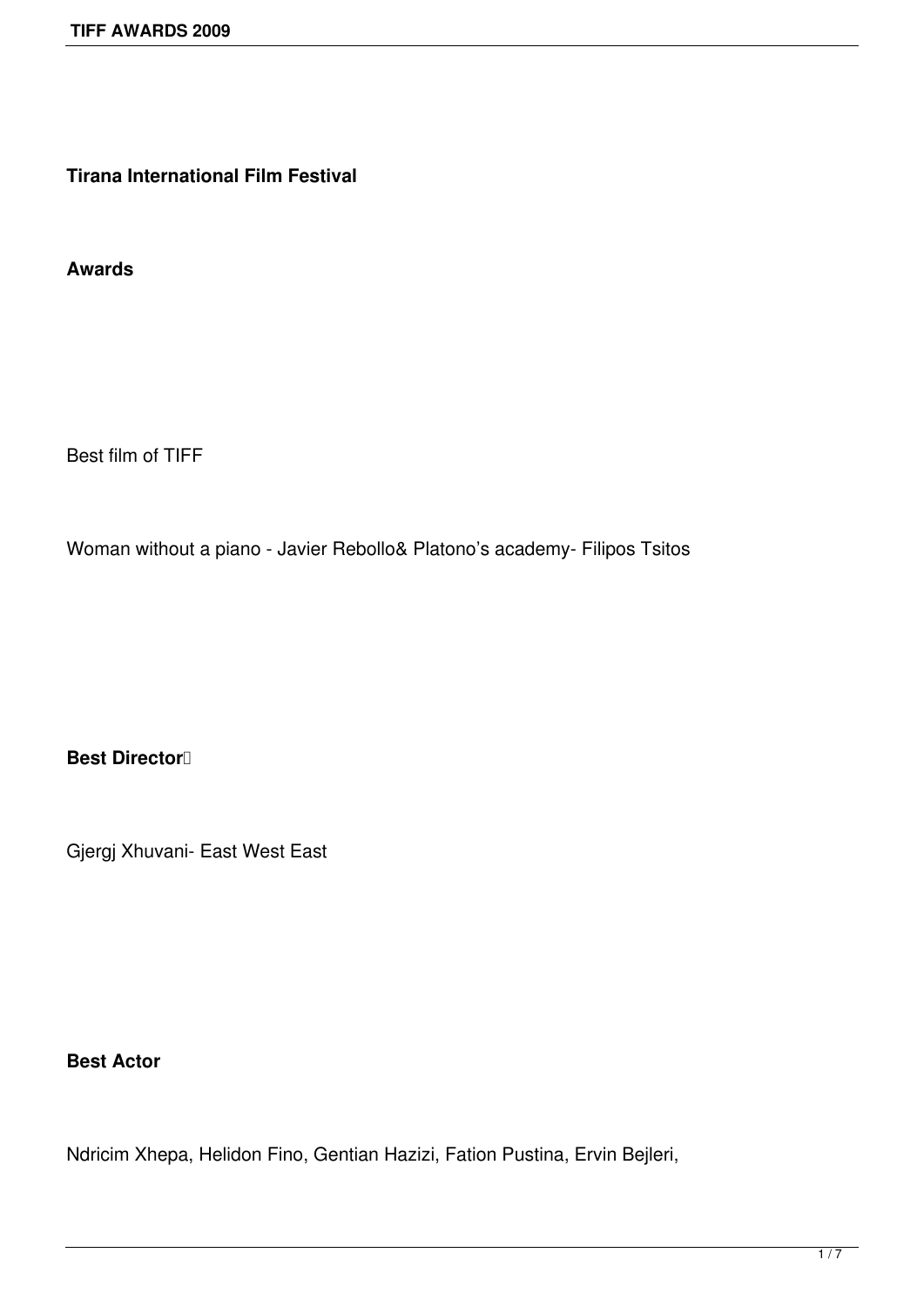Lulezim Zeqja

(East West East)

Best Actress

Carmen Machi

(Woman without a piano)

Media Award

Devil's town- Vladimir Pascaljevic

**Public Award**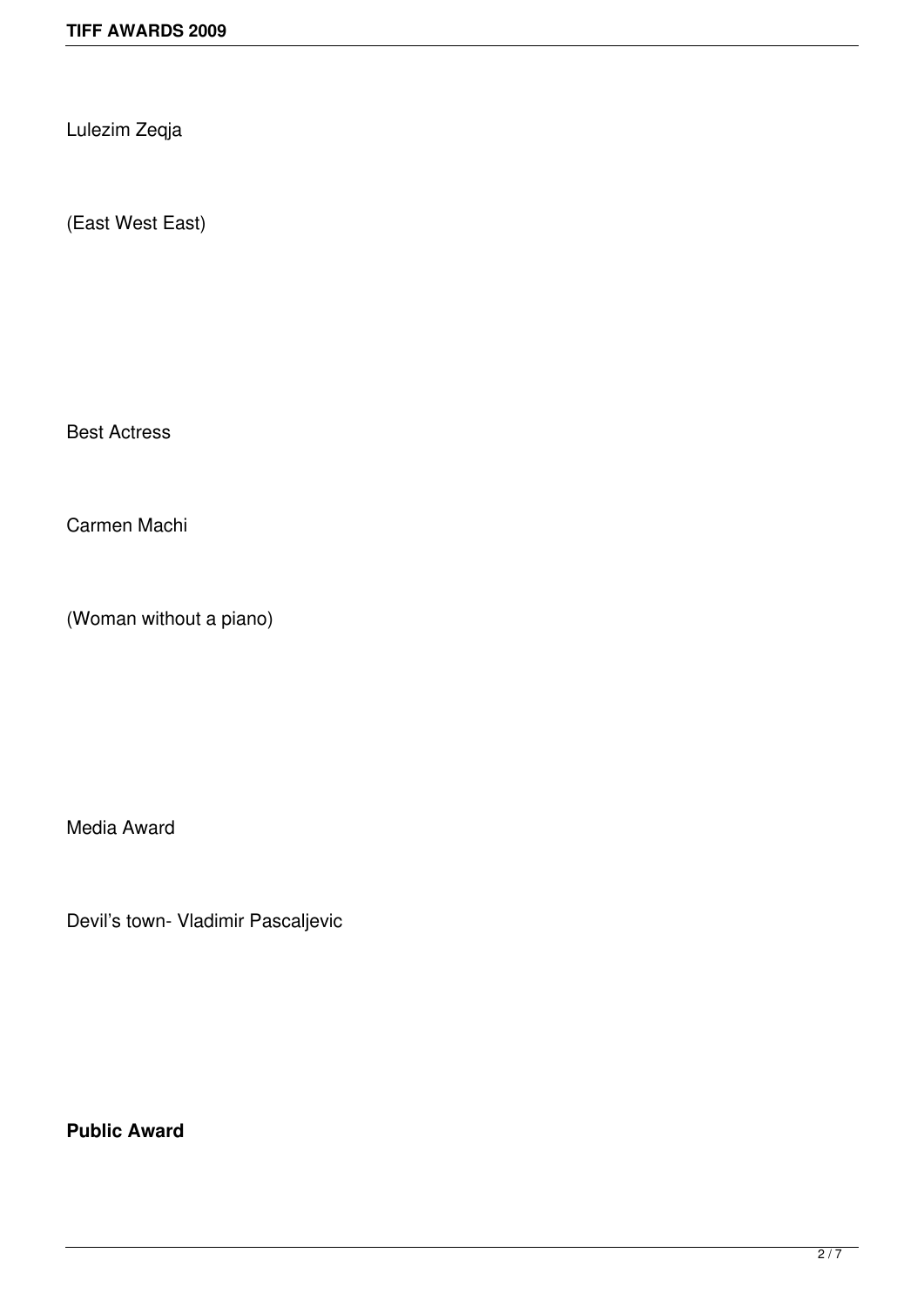The camion- Ilir Kaso& Could souls- Sophie Bartes

Best Fiction Short Film

The one in charge- (Sergio Barrejon)

**Special mentioned**

Jinx in a jiffy- (Gentian Koci)

**Best Animation Short Film**

De si pres- Remi Durin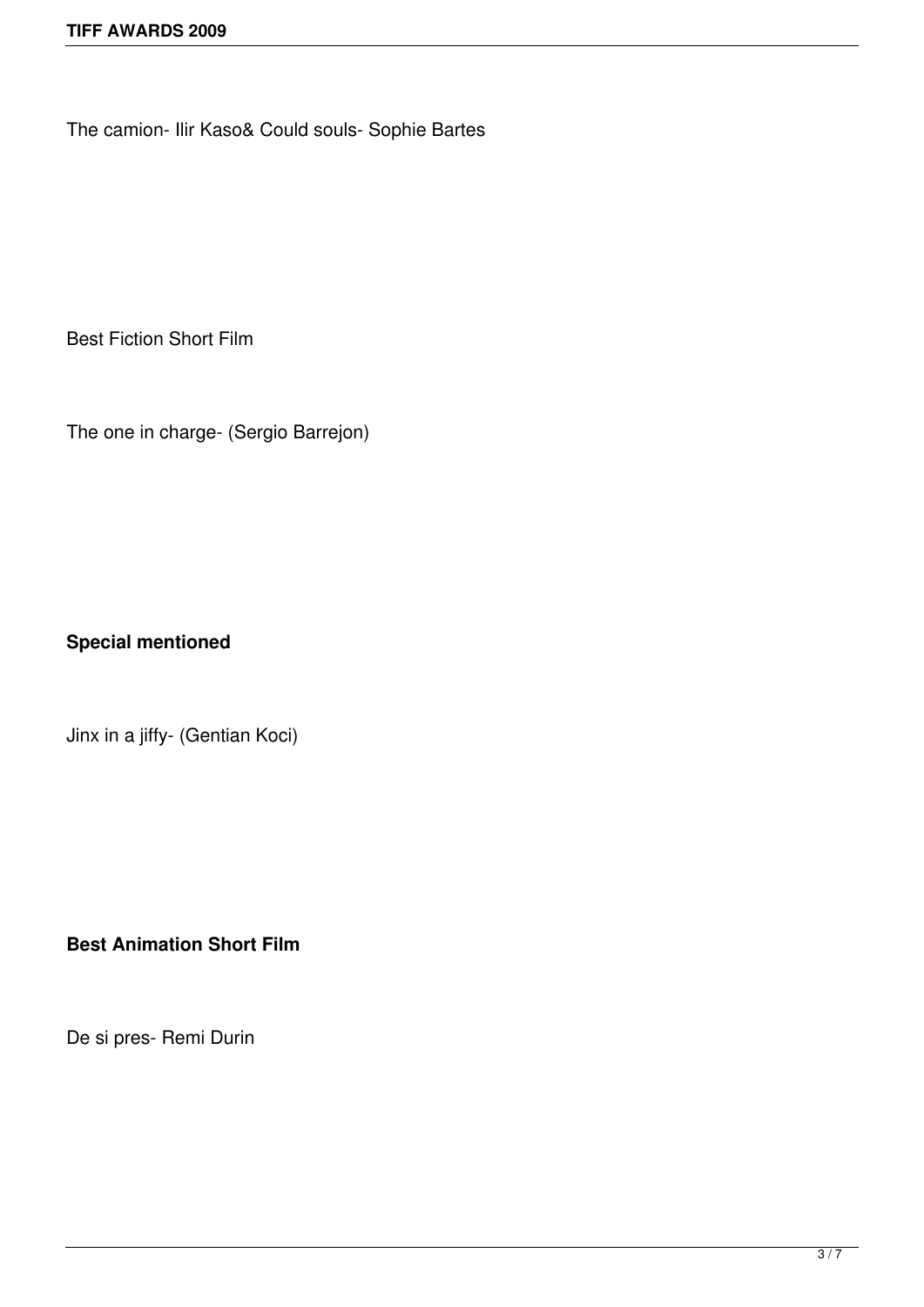Special mentioned

Two princesses- Maria Stepanova

Meaning of life- Jani Zhonga

Best Documentary Short Film

Goleshovo- Ilian Metev& Two love stories- Shota Bukoshi

**Special mentioned**

Two highways- Alexander Markov& Nick Teplov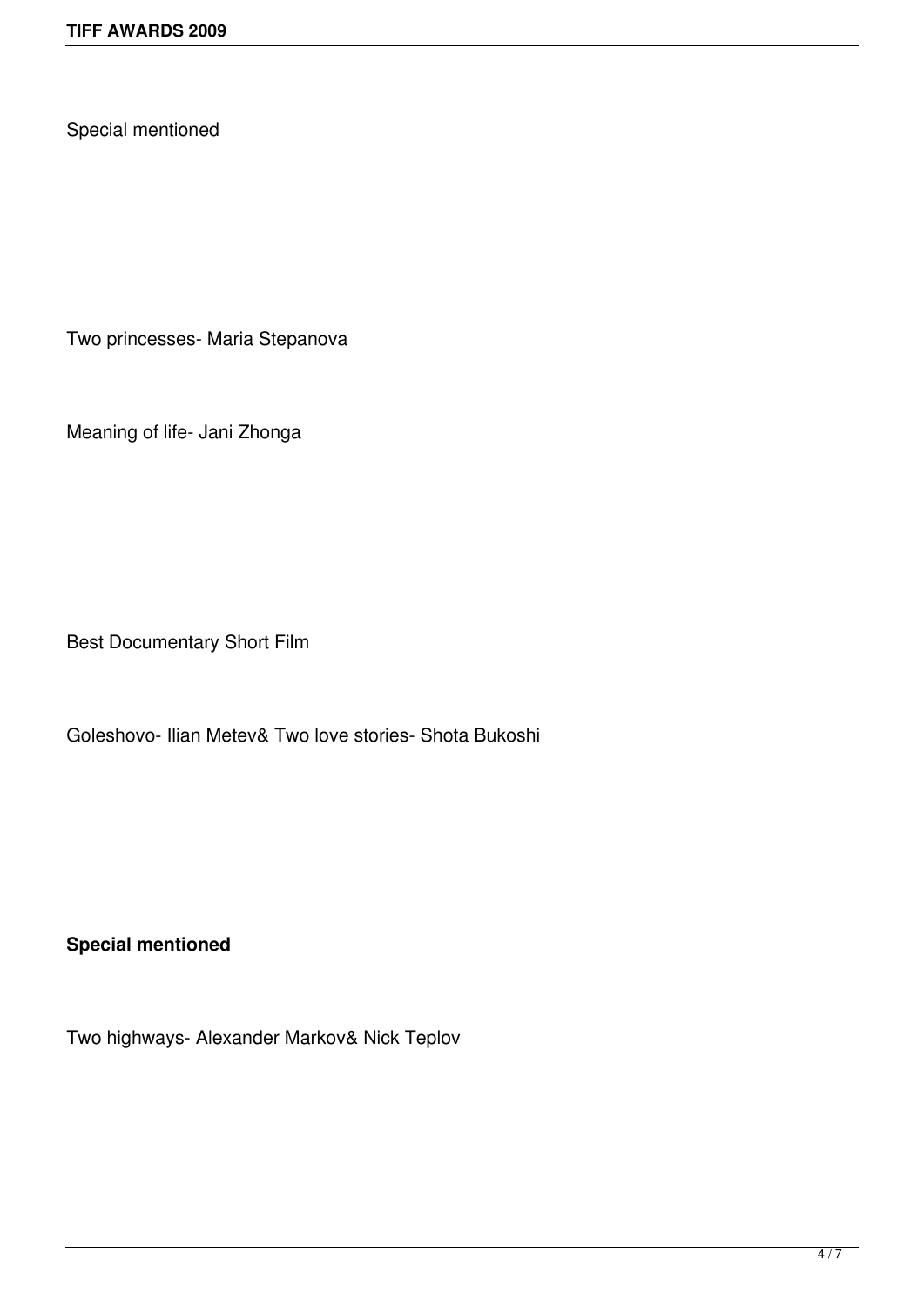#### **Best Experimental Short Film**

November- Boris Greiner

**Special mentioned**

Eulogy- Ben Claremont

**Best Albanian Movie** 

Signs- Odeta Cuni

**Special mention**

Saligia-1- Irida Zhonga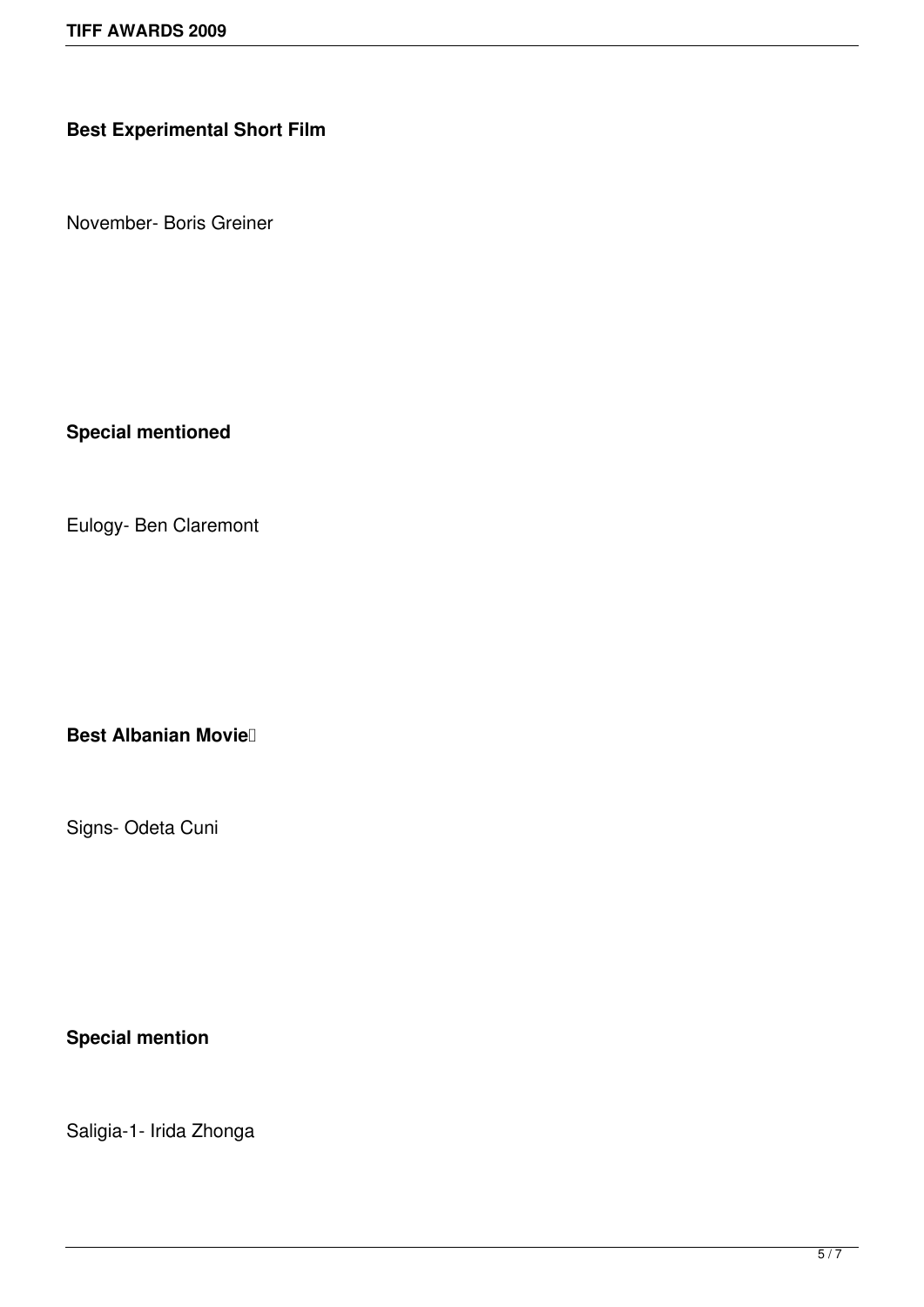The dinner- Blerta Zeqiri

#### **GRATITUDE**

GORAN PASKALJEVIC

### **CAREER ARCHIEVEMENT AWARD**

Theodoros ANGELOPOULOS

**LIFETIME ACHIEVEMENT AWARD**

VIKTOR GJIKA

# **DIGIART AWARDS**